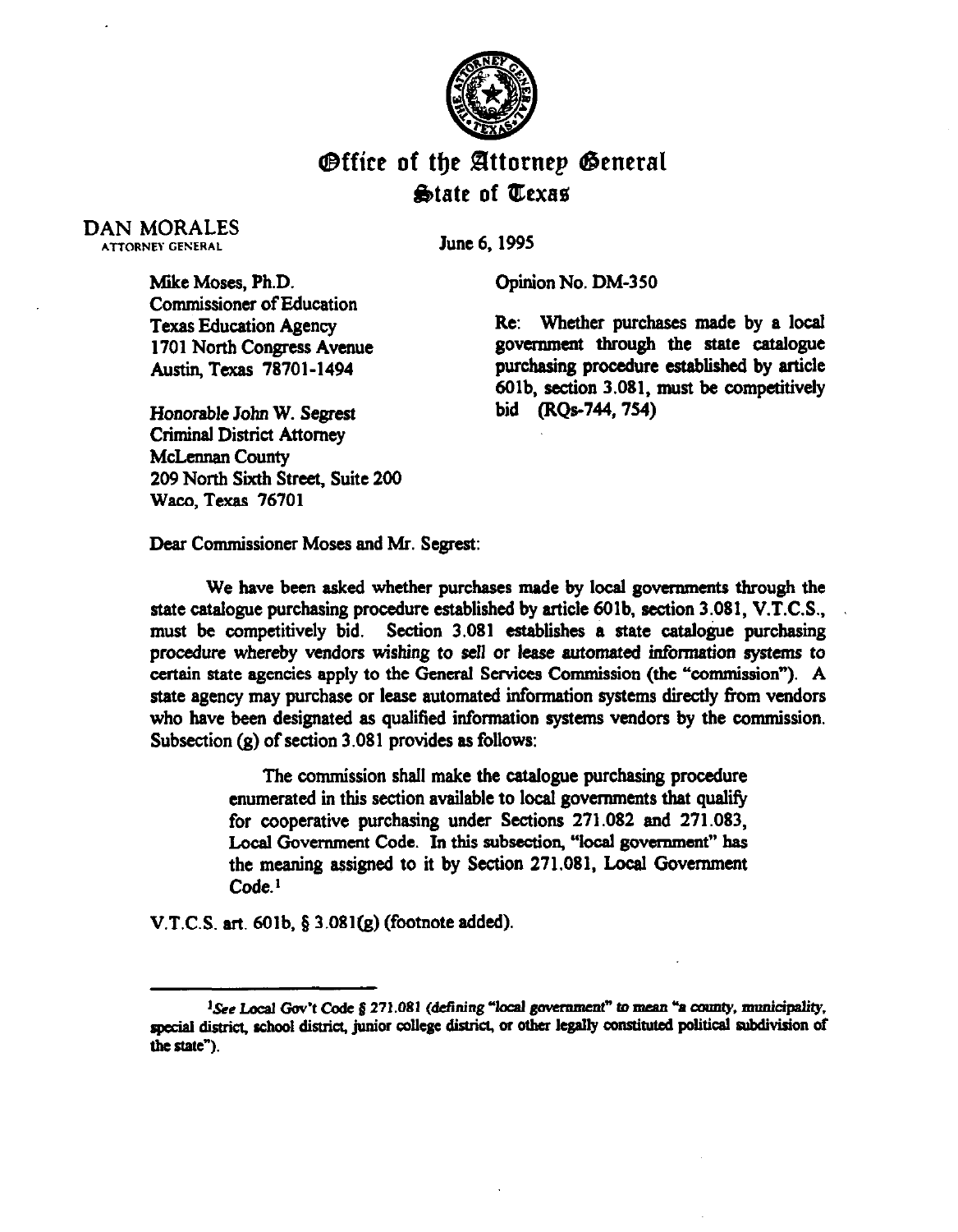Subchapter D of chapter 271 of the Local Government Code provides for state cooperation in local government purchasing programs. Section 271.081 of the Local Government Code defines "local government" to mean "a county, municipality, special **district,** school **district, junior** college district. or other legahy constituted political subdivision of the state." Section 271.082 requires the commission to "establish a program by which the commission performs purchasing services for local governments." The services must include the following:

> (1) the extension of state contract prices to participating local governments when the commission considers it feasible;

> *(2)* solicitation of bids on items desired by local governments if the solicitation is considered feasible by the commission and is desired by the local government;

> (3) provision of information and technical assistance to local governments about the purchasing program.

Local Gov't Code § 271.082(a)(1) - (3).

Section 271.083 provides that a local govemment may participate in this purchasing program by 6ling a resolution with the commission adopted by its governing body requesting that the local govetnment be permitted to participate. *Id.*   $\S 271.083(a)(1)$ . The resolution must also state that the local government will designate a representative to act for the local government with respect to the program, will be responsible for submitting requisitions to the commission and for payment to the vendor, and will be responsible for the vendor's compliance with all conditions of delivery and quality.  $Id.$   $\S$  271.083(a)(2), (3). Significantly, subsection (b) of section 271.083 provides as follows:

> A local government that purchases an item under a state contract satisfies any state law requiring the local government to seek competitive bids for the purchase of the item.

Mr. Segrest explains that McLennan County (the "county") is a member of the cooperative purchasing program established under sections 271.082 and 271.083 of the Local Government Code. The commission recently advised the county of the opportunity to purchase automated information systems through the state catalogue purchasing procedure. The commission's letter states in pertinent part:

> Article 601b, Section 3.081(g), V.T.C.S., mandates that the General Services Commission "make the Catalog Purchase Procedure . . . available to local governments that qualify for Cooperative Purchasing... ["]; however, this procedure may not satisfy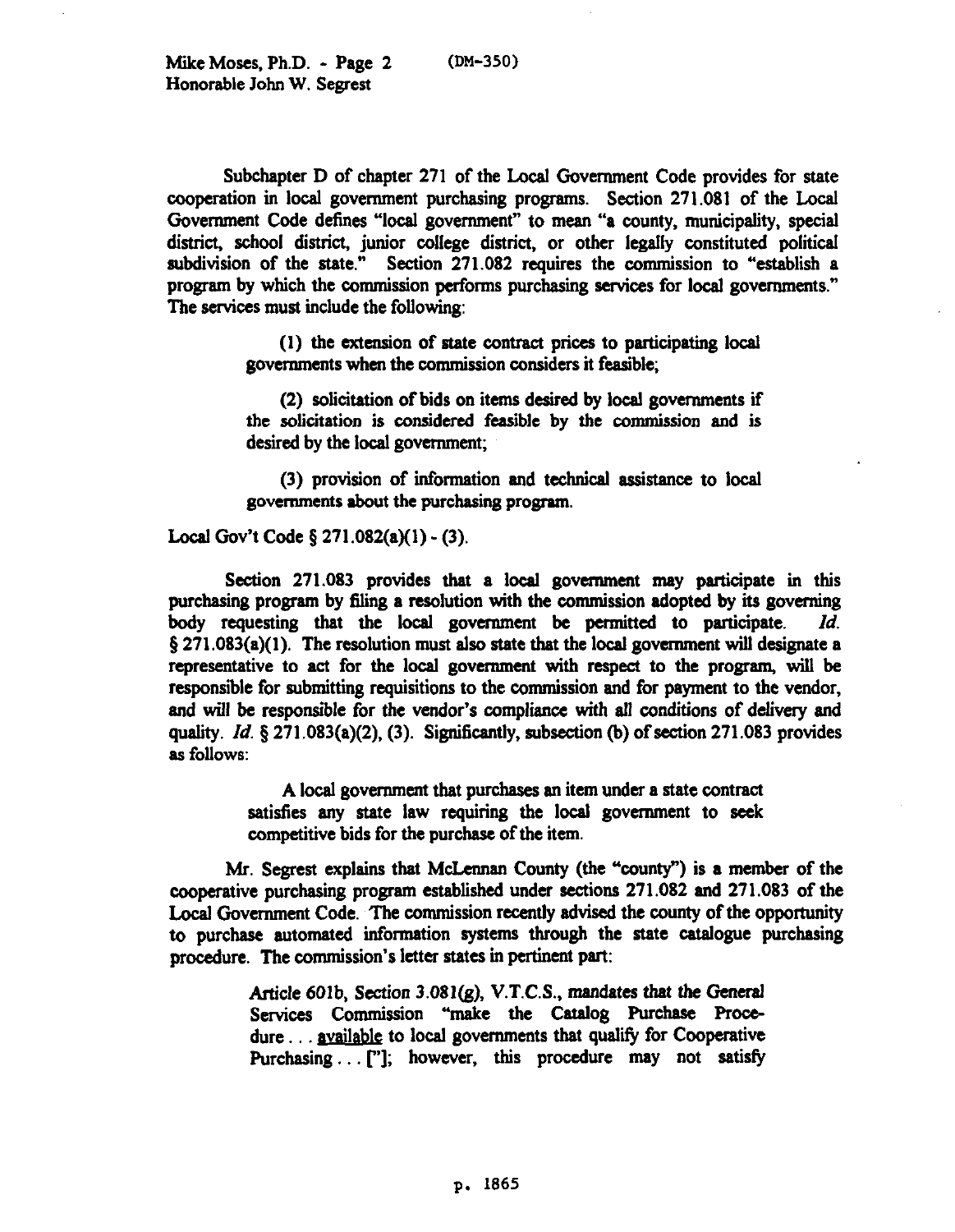competitive bidding requirements that govern a local government. The rules for this procedure are enclosed and you should seek counsel from your legal staff as to whether you may use this procedure or not.

Mr. Segrest asks us to resolve the issue raised but not answered by the commission, that is, whether the county is exempted from otherwise applicable competitive bidding requirements when it makes a purchase through the state catalogue purchasing procedure. Commissioner Moses' predecessor in office asked essentially the same question:

> Does a purchase by a school district using the catalogue purchasing procedure established by the General Services Commission under Section 3.081 of the State Purchasing and General Services Act satisfy competitive bidding requirements in the same manner as a purchase by a school district under a state contract as provided by Section 271.083(b), Local Government Code?

Based upon our review of the applicable statutes, $2$  we conclude that a local government satisfies otherwise applicable competitive bidding requirements when it makes a purchase through the state catalogue purchasing procedure. As noted above, section  $3.081(g)$  of article 601b requires the commission to "make the catalogue purchasing procedure. . available to local governments that qualify for cooperative purchasing" under sections 271.082 and 271.083 of the Local Government Code. Section 271.083 of the Local Government Code expressly provides that a local government that makes a purchase under a state contract through the cooperative purchasing program "satisties any state law requiring the local government to seek competitive bids for the purchase of the item." Local Gov't Code  $\S 271.083(b)$ . We believe that the legislature, in requiring the commission to make the state catalogue purchasing procedure available to local governments that participate in cooperative purchasing, intended to incorporate the state catalogue purchasing procedure into that program. Thus, it follows that a local government purchase made through the state catalogue purchasing procedure "satisfies any state law requiring the local government to seek competitive bids for the purchase of the item" as provided by section 271.083(b) of the Local Government Code.

We also believe that subsection (g) of article 601b, section 3.081 requires local governments that use the' state catalogue purchasing procedure to abide by the same requirements applicable to state agencies. The state catalogue purchasing procedure

<sup>&</sup>lt;sup>2</sup>We have also reviewed the legislative history of the state catalogue purchasing procedure provisions. We found no evidence of legislative intent directly bearing on the question whether a local government is exempted from otherwise applicable competitive bidding requirements when it makes a purchase through the state catalogue purchasing procedure. But see infra note 5.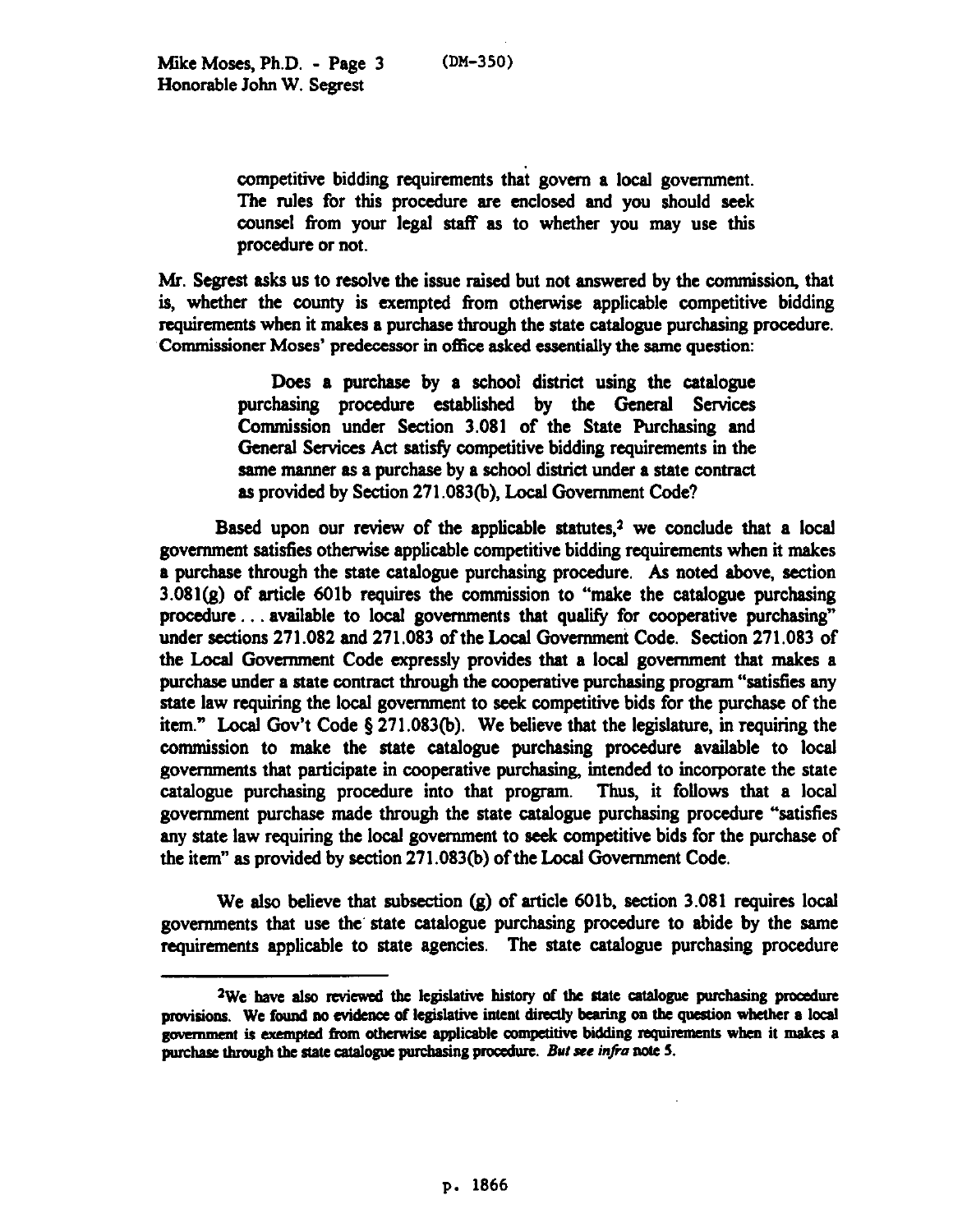requires a state agency, and local governments by virtue of subsection  $(g)$ , to determine that a purchase or lease is "based on the best value" available and is in the state's best interest.<sup>4"</sup> See V.T.C.S. art. 601b, § 3.081(d) (footnotes added). The requirement that state agencies obtain the "best value" demonstrates the state catalogue purchasing procedure is intended as an alternative to competitive bidding for purchases and leases of automated information systems at the state level. See id.  $\S 3.081(f)$  ("Purchases of automated information systems shall be made through the catalogue procedure enumerated in this section unless the commission or state agency determines that the best

 $3$  Section 1.02(5) of article 601b defines the term "best value" to mean the

lowest overall cost of information systems based on the following factors, including, but not limited to:

(A) purchase price;

(B) compatibility to facilitate exchange of existing data;

(C) capacity for expansion and upgrading to more advanced levels of technology.

(D) quantitative reliability factors:

(E) the level of training required to bring end-users to a stated level of proficiency:

(F) the technical support requirements for maintenance of data across a network platform and management of the network's hardware and software; and

(G) compliance with applicable statewide standards adopted by the Department of Information Resources or a subsequent entity as validated by criteria established by the department or a subsequent entity in administrative rule.

<sup>4</sup>Subsection (d) of section 3.081 of article 601b requires a state agency to consider the following factors in determining which products or services are in the state's best interest:

(1) installation costs and hardware costs;

(2) the overall life cycle cost of the system or equipment;

(3) estimated cost of employee training and estimated increase in employee productivity;

(4) estimated software and maintenance costs; and

(5) compliance with applicable statewide standards adopted by the Department of Information Resources or a subsequent entity as validated by criteria established by the department or a subsequent entity in administrative rule.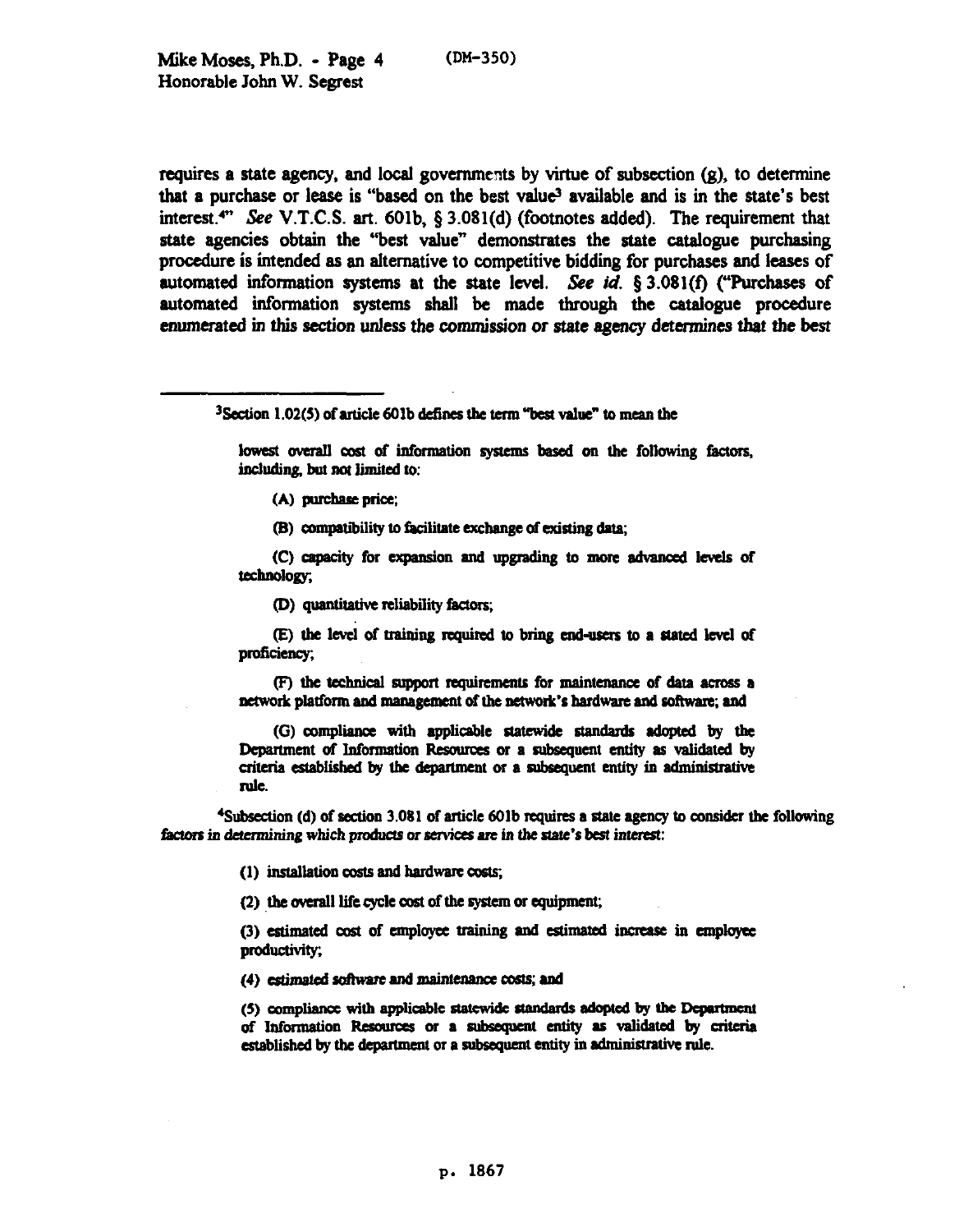value available accrues from an alternative purchase method authorized by this Act." $)$ .<sup>5</sup> We believe that the legislature intended the same result for purchases and leases of automated information systems at the local level.6

Finally, it has been suggested that subsection (g) merely requires the commission to make information, i.e., vendor catalogues, available to local governments and that subsection (g) is not intended to make the catalogue purchasing procedure available to local governments as a mechanism to actually purchase products and services. We disagree. Subsection (9) provides that "the commission shall make the catalogue purchasing *procedure* enumerated in this section available to local governments." (Emphasis added.) Subsection  $(g)$  on its face requires that the catalogue purchasing procedure in its entirety, not just the information compiled in vendor cetalogues about products and services, be made available to local govemments.

 $6$ Subsection (f) of section 3.081 provides that "[p]urchases of automated information systems shall be made through the catalogue procedure enumerated in this section unless the commission or state agency determines that the best value available accroes from an alternative purchase method." On the basis that subsection  $(g)$  makes all provisions applicable to state agencies also applicable to local governments, we believe that a local government may use an alternative statutory purchasing method if determines that it is necessary to do so in order to obtain the best value available.

 $5$ The bills proposing to amend article 601b, V.T.C.S., by adding section 3.081 and its accompanying definitions, section 1.02(4)-(6), were introduced in the Seventy-third Legislature largely in response to a report from the Texas Performance Review, see 2 Tex. Comptroller of Public Accounts, AGAINST THE GRAIN: HIGH-QUALITY LOW-COST GOVERNMENT FOR TEXAS (1993), in which the comptroller of public accounts proposed numerous cost-saving measures for state government. See House Research Organization, Bill Analysis, C.S.S.B. 381, 73d Leg. (1993). As introduced, the bills did not propose to establish the catalogue purchasing procedure now set forth in section 3.081; indeed, the comptroller had not suggested that such a procedure be implemented. The bills were amended to add the catalogue purchasing procedure when they were in committee. See Hearings on S.B. 381 Before the Senate Comm. on State Affairs, 73d Leg. (Mar. 3, 1993) (statement of Senator Haley, author) (tape available from Senate Staff Services); Hearings on H.B. 2626 Before the House Comm. on State Affairs. 73d Leg. (Apr. 5, 1993) (statement of Representative Eckels) (tape available from House Video/Audio Services Office). Senator Haley explained that the amendment would enable state agency personnel directly to purchase computer systems, software, and telecommunications hardware. Hearings on S.B. 381 Before the Senate Comm. on State Affairs, 73d Leg. (Mar. 3, 1993) (statement of Senator Haley, author) (tape available from House Video/Audio Services Office). He further explained that the proposed catalogue purchasing procedure would allow state agencies to avoid the competitive bidding process and inscad find the bca buys on automated information systems. *Id.*